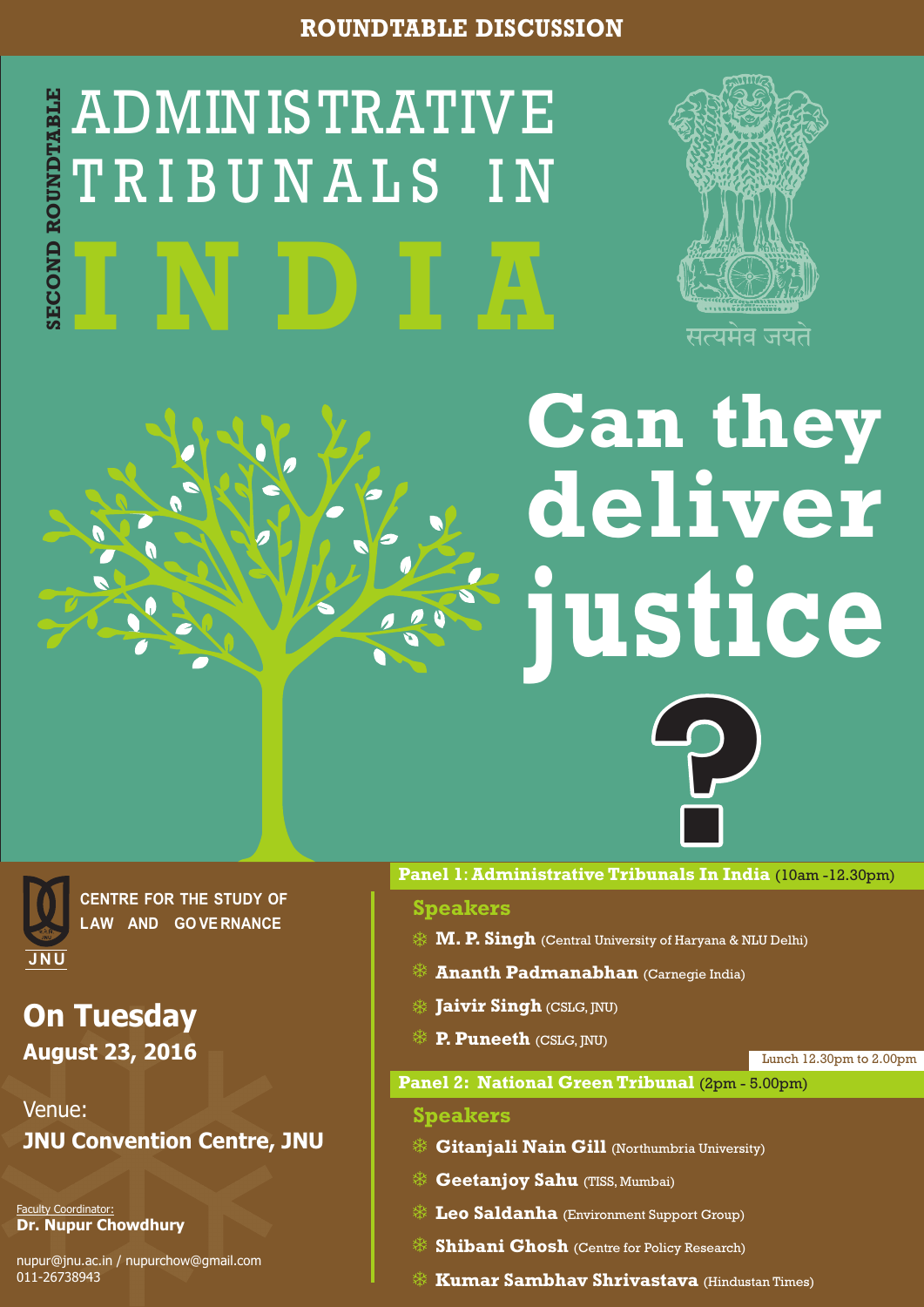#### **Discussion Note1 August 29, 2016**

#### **Second CSLG Roundtable Administrative Tribunals in India: Can they deliver justice?**

23 August, JNU Convention Centre

Written by Jayesh Khaddar, Gazal Arora, Afreen Gani and Pankaj Kumar (Students of CSLG).

Edited by Nupur Chowdhury (Faculty, CSLG).

#### PANEL 1 – ADMINISTRATIVE TRIBUNALS

Professor Niraja Gopal Jayal of CSLG was the chair for Panel 1. She spoke about the idea of CSLG and its contribution to research and training. She then introduced all the speakers of Panel 1. They included, Prof. M P Singh, Justice G. C Bharuka, Anant Padmanabhan, Dr. P Puneeth and Prof. Jaivir Singh.

Prof. M P Singh began the discussion by tracing India's discomfort with tribunals to Dicey's criticism of tribunals in the European Continent as violating the separation of powers. Administrative tribunals have been well entrenched within the continental Civil law traditions where they were established to address state-individual disputes as distinguished between disputes between two private citizens, which were the remit of civil courts. The difference in perceptions is also shaped by the monist and dualist legal systems that are in place in UK and Continental Europe respectively.

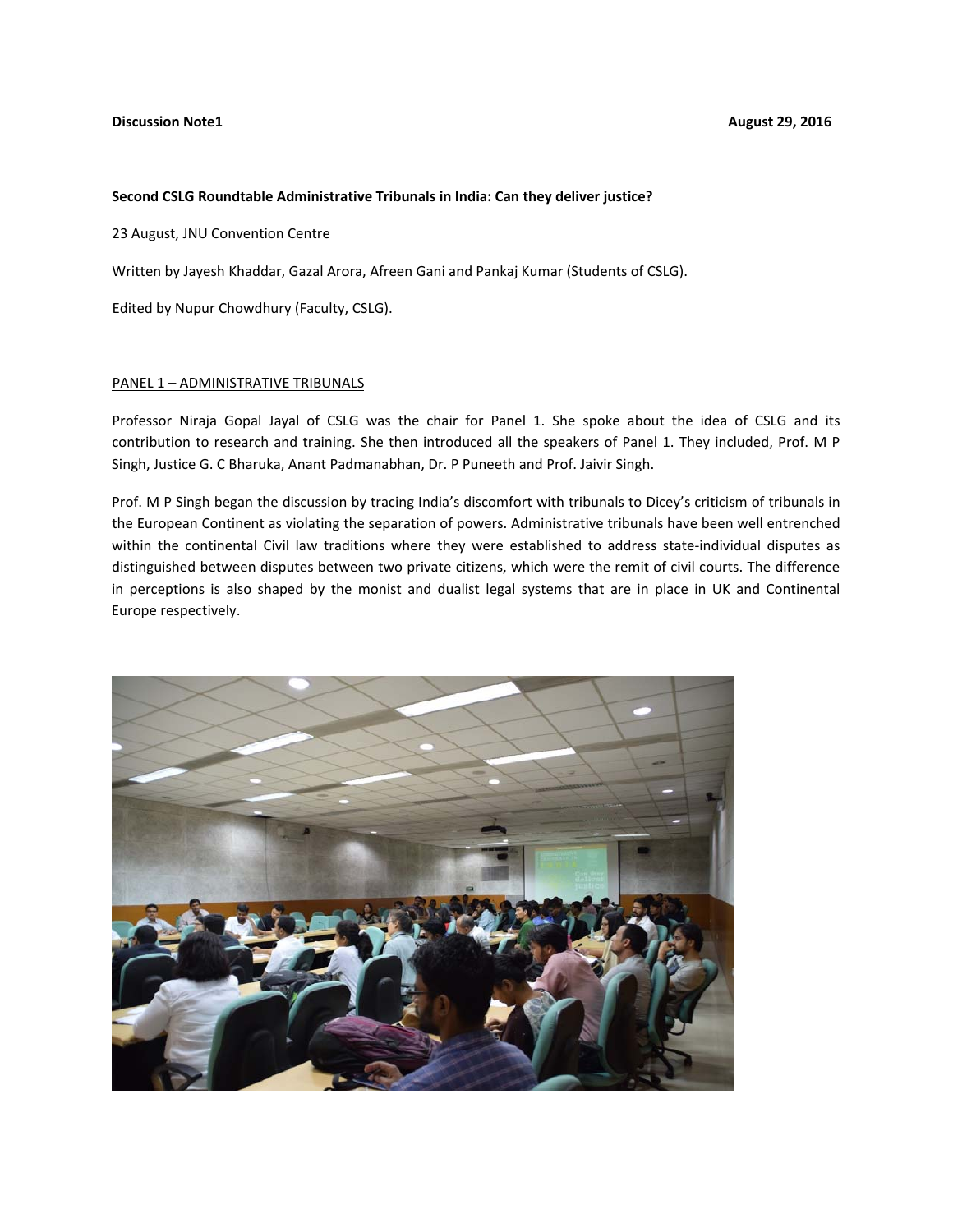In the Indian scenario there have been few issues that have cropped up post the introduction of Articles 323A and 323B. The first issue to be settled was that tribunals can decide and appeals from tribunal decisions will lie with the Supreme Court (SC) under Article 136. In *R K Jain case* (1993 AIR 1769), the Supreme Court emphasized that the predominance of judicial members in the tribunals and that the Chairperson should be a retired or sitting judge of the High Court or Supreme Court. The government only half heartedly implemented the directions of the SC. Following this in the *L Chandrakumar case* (1997 (2) SCR 1186), the SC held that the power of judicial review was part of the basic structure of the Constitution and held that Article 323B was inconsistent to the extent that it excluded the writ jurisdiction of the High Court under Article 226, by denying the provision of appeal. The Court also suggested that a single ministry should coordinate all tribunals instead of tribunals operating under different parent ministries. The Ministry of Law and Justice was deemed most appropriate for this purpose.

Administrative Tribunals in the French system was in fact completely separate from the judicial system and is embedded within the executive and it has run quite well. In England, the discomfort with tribunals operating outside the formal judicial system was addressed by enacting the Tribunals, Courts and Enforcement Act 2007 in UK that brought all tribunals under a unified structure. This was also done in compliance with the treaty obligations of UK under the European Convention of Human Rights. This to an extent balances the need for expertise as well as the unity and uniformity in law. In Germany apart from the Constitutional and ordinary civil and criminal court system, there are four different kind of administrative courts with their own lower and appellate court system – administrative, finance, labour and social court. Administrative tribunals in India should be consistent with the best practices in the world.

Justice Bharuka emphasized that for rule of law to be ensured, effective mechanisms should be provided for adjudication of rights and disputes of the citizens. Various Law Commission Reports have stated that justice is delayed in this country. In 1956 amendments were introduced in the CPC to address this issue. Post the Constitution (Forty Second Amendment) Act 1976, till 1985 no tribunals were established. In 1985, the Administrative Tribunals Act 1985 was enacted to ease burden on civil courts and give speedy justice to citizens.



Articles 323A and 323B ousted the jurisdiction of the High Court, and made administrative tribunals established by States and the Centre at par with High Courts. In the *L Chandrakumar case* both these articles were reviewed on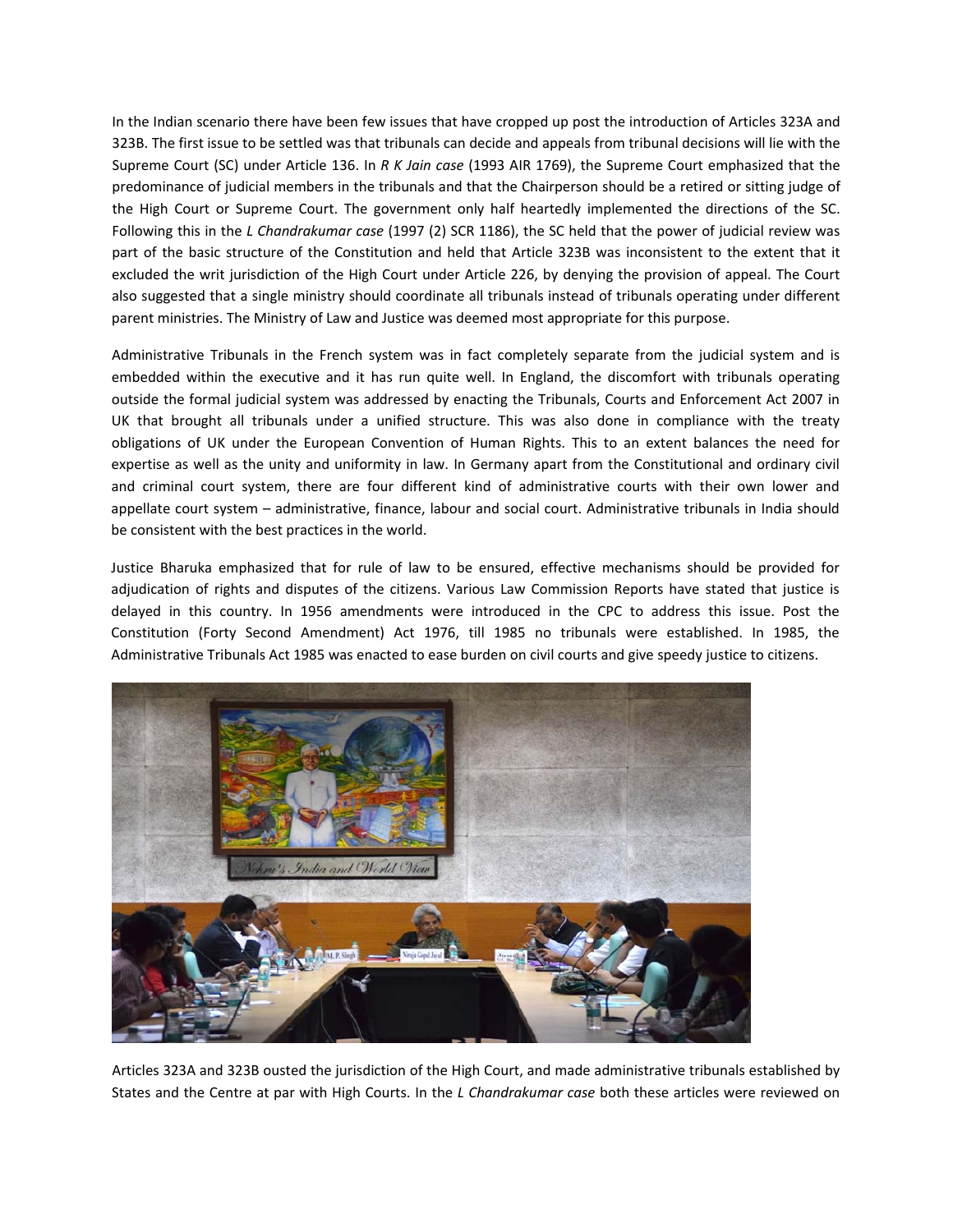three issues –judicial independence, judicial superintendence (Article 227) and separation of powers. It was held that the High Court's jurisdiction cannot be restricted by the Parliament and that appeals from tribunals shall also lie with the High Court. This ratio was reiterated *Madras Bar Association case* (2010] 11 SCC 1). Although the Court upheld the constitutional validity of the tax tribunals, it stated that tribunals are not retirement havens for retired civil servants. Civil servants are neither judicial members nor technical members. The independence of these tribunals is suspect because for every penny they are being arm twisted by their parent ministry. Further the eligibility of members cannot be decided by the parent ministry. Increasing tribunalization – the process of proliferation of tribunals – is in the vested interest of the bureaucracy.

Mr. Anant Padmanabhan stated that there are two parts to this debate – timeline of which can be divided into Pre *Chandrakumar* and Post *Chandrkumar* phase. In the first phase, the primary issue is whether tribunals supplant or supplement the jurisdiction of the HC. It was decided that tribunals can only supplement High Courts. This was a principled debate that was fuelled by concerns relating to how to secure separation of powers and independence of the judiciary. The second phase witnesses a marked shift, and the primary issue that has emerged is of bureaucratic entrenchment. The proliferation of tribunals in specialized areas means we are confronted by the question ‐ whether tribunalization is going to slowly chip away the jurisdiction of High Courts? The High Courts will then be reduced to shells with only constitutional jurisdiction.

In the post liberalization phase, the state has emerged as a regulatory state, and in sectors like banking, insurance, telecom, there are specialized tribunals operating. The imperative here is to balance the interests of consumer, service providers and the government. We need to recognize that regulatory law is a multidisciplinary space and it needs infusions from many disciplines and not just restricted to law. In this context training of specific skill sets judges and lawyers are critical in these areas. Further we need to look at citizens as consumers reorient dispute settlement procedures especially in these specialized tribunals to ensure faster and more effective redress of grievances.

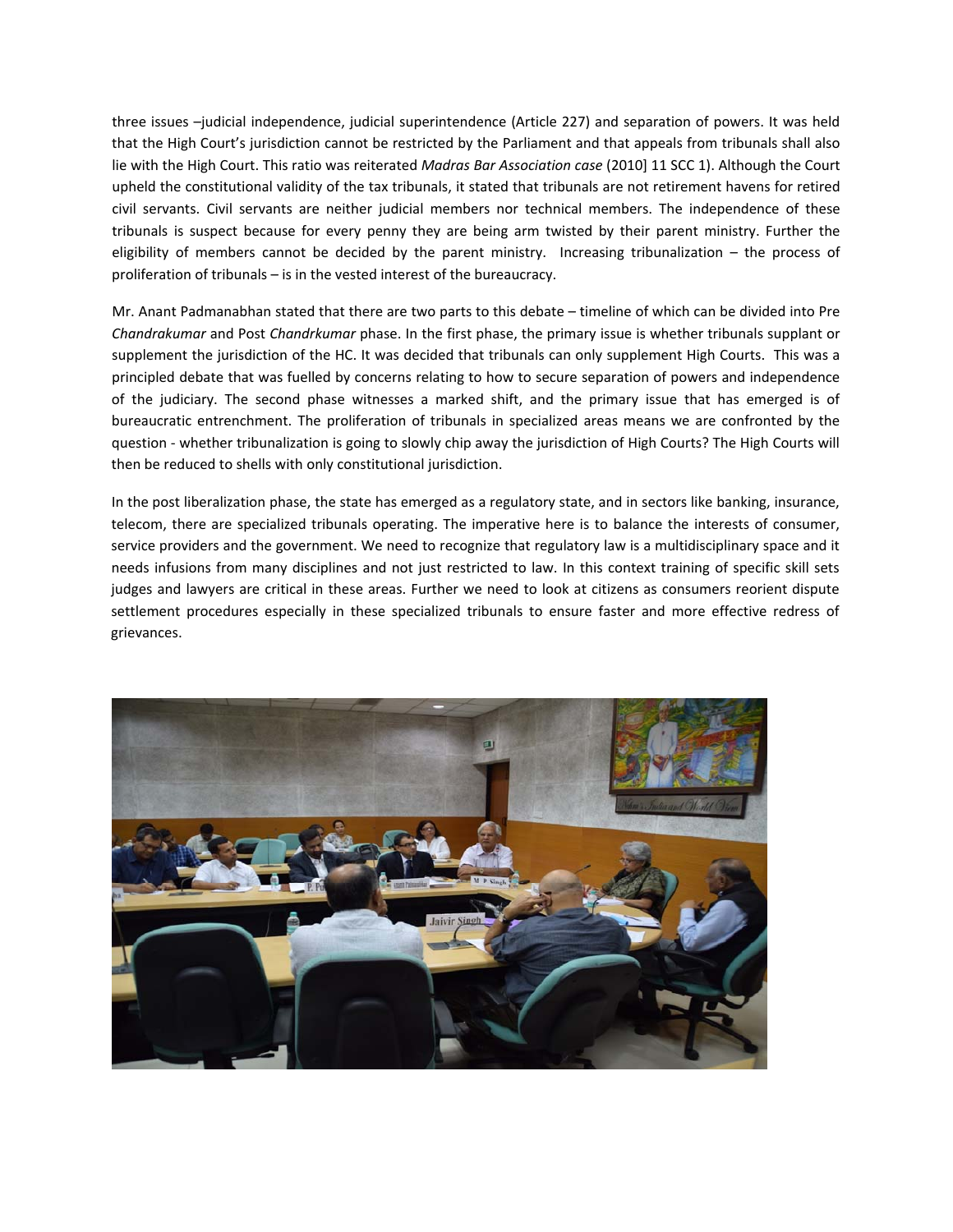Dr. P Puneeth underlined that the original Indian constitution contemplated tribunals, however proliferation occurred post the introduction of the Constitutional (Forty Second Amendment) Act 1976, to secure speedy access to justice and clear the case pendency in Courts. The amendment has failed to fulfill its original purpose. The reason for this is the decision of the SC in *L Chandrakumar* case. The outcome of the case was that the tribunals could stay but it could not substitute the HC. Under Articles 226 and 227 the HC has review and supervisory jurisdiction. However unlike the SC, whose appellate jurisdiction is constitutionally protected, HC's appellate jurisdiction is not derived from constitutional provisions but is provided under different statutes. In such a case, the  $42<sup>nd</sup>$  Amendment Act, that provided for direct appeal to SC cannot be said to have violated any constitutional provision. In reality, due to SC's dicta in *L Chandrakumar,* litigants are appealing tribunal judgements to both HC and SC. The status of tribunals have been degraded as they are subordinate to High Courts but their jurisdiction has been expanded to include constitutional validity of legislations (with the exception of their constituent act), as was not envisaged under the 42<sup>nd</sup> Amendment Act. Further it was held that tribunals should have judicial and nonjudicial members, but non-judicial members can also be included in benches that decide on legislations as long as the judicial members are in majority.

The 215th Report of the Law Commission underlined the need to revisit *L Chandrakumar* judgement. With articles 226 and 227, it is difficult to curtail the power of the High Court. Justice is defeated in the process of review, appeal and revision. Formation of specialized benches of the HC where an appeal can be made, should be explored as an alternative solution instead of establishment of new tribunals.

Prof. Jaivir Singh, urged the audience that in a liberal economy, separation of powers should not only be looked at from a political theory or legal perspective but also from Adam Smith's ideas of specialization by ensuring separation of powers. Justice Eradi Committee on Insolvency recognized that the executive process information quite differently from the judiciary and that there was a need to evolve tribunals that included both judicial and technical members with the predominance of former. However there are certain social costs attached to the creation of tribunals. The most important challenge is the issue of fragmentation and disrespect of the rule of law or derogation of separation of powers is because of under‐delegating and over‐delegating between institutions.

Prof. Niraja Jayal opened the Q&A session by flagging two issues. The concern about the bureaucratization of justice in tribunals is at least partly a function of the generalist civil service that India has, and the deficit of specialized knowledge has also affected areas of economic policy making and international negotiations on climate change. She also contended that the expertization of regulatory bodies and judicial bodies through tribunalization may also have an implication for democracy.

#### Panel 2 – NATIONAL GREEN TRIBUNAL

Dr. Nupur Chowdhury of CSLG was the chair for Panel 2. She spoke about why Panel 2 chose to focus on NGT. The NGT's orders and decisions have been regularly and widely reported in public media and have captured the public imagination in a manner quite unlike any other tribunals. This is not surprising given that it deals with critical governance challenges related to environmental safety and public health. As a tribunal, the NGT is characterized by many of the structural challenges that face tribunals in India. Given,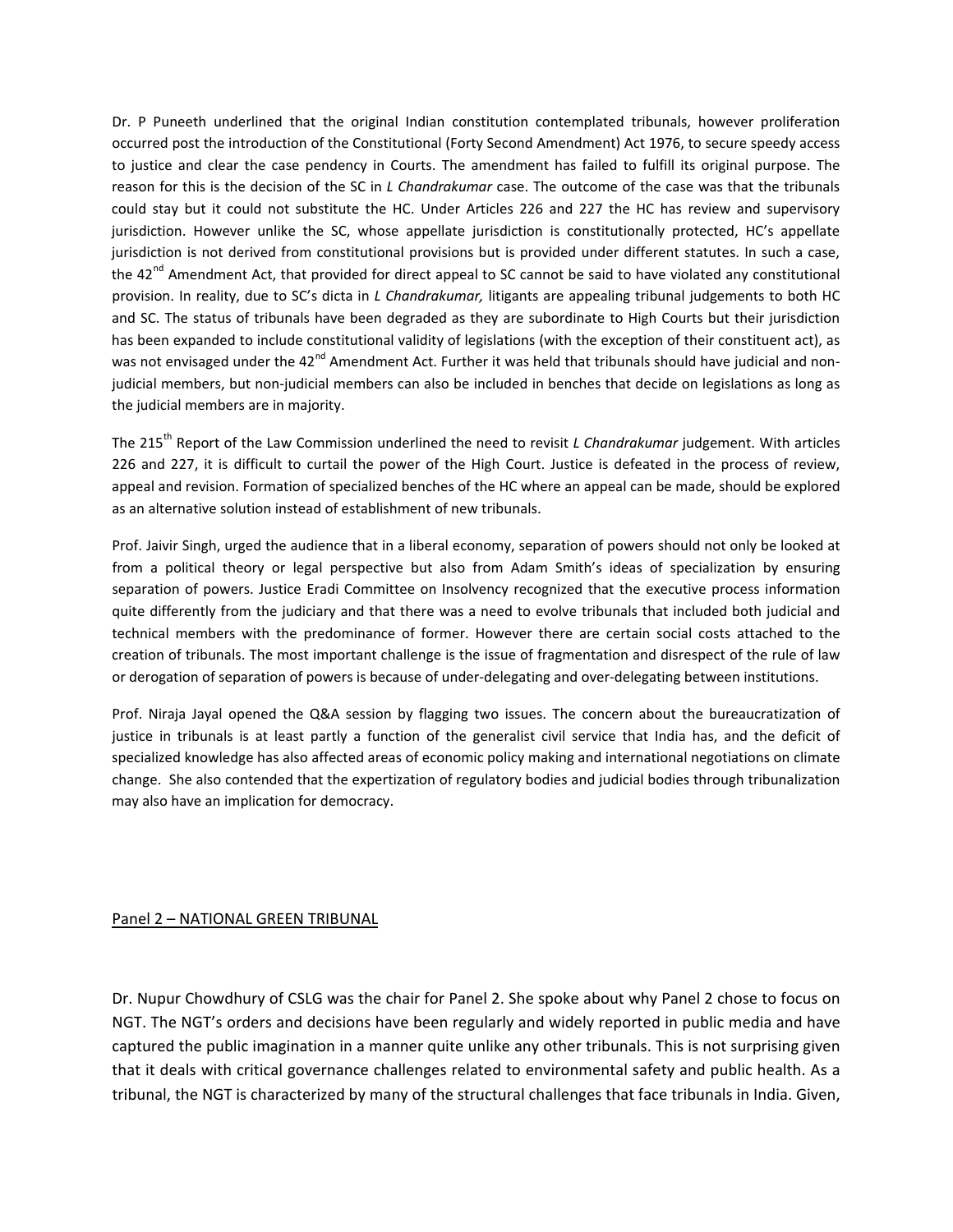that its jurisdiction is statutorily limited, it still went ahead to declare an office memorandum of the MOEF as null and void. The NGT has said that the power of judicial review would have to be read into the provisions of the NGT Act.



Further there is also statutory recognition of the historical antecedents of the PIL movement on environmental issues, by allowing for an expanded definition of the term "aggrieved person" – who can approach the tribunal. The tribunal has through its jurisprudence in cases like *Wilfred J. Anr.* (M.A. No. 182 of 2014 & M.A. No. 239 of 2014) has also supported an expansive interpretation. This is in many ways path breaking, given that historically pollution control legislations like Water Act and Air Act and the also the Environment Protection Act, have made civil access to remedies inordinately difficult. These difficulties also explain the excessive use of the writ remedy by citizens to address environmental issues. In this context the NGT Act has made a good beginning.

Dr. Gitanjali Nain Gill focused her remarks on the role of expert members in NGT. Her remarks were based on the findings of the field study of the NGT that she recently completed. She found that the technical members in the NGT are part of an epistemic community whose expertise has been peer reviewed and they are not necessarily drawn from bureaucracy. Interestingly the findings reveal that the role of technical experts is not secondary to judicial members and in fact they are central to the functioning of the NGT. NGT judgements are often criticized for not reflecting the viewpoints of the expert members, but this does not reflect the true picture, since the principle of collegiality has worked in the case of NGT. Technical and judicial members are actively working together in a problem solving approach and therefore dissents are minuscule. Procedural innovations adopted by the NGT include fact finding by expert members that undertake on field inspection to analyze and establish the truth in face of contradictory claims by various parties. It has also established a consultative procedure for bringing together all stakeholders rather than engaging in an adversarial blame game. This is of course an exceptional mechanism used in cases such as the Yamuna – cleanup plan or the Ganga case. The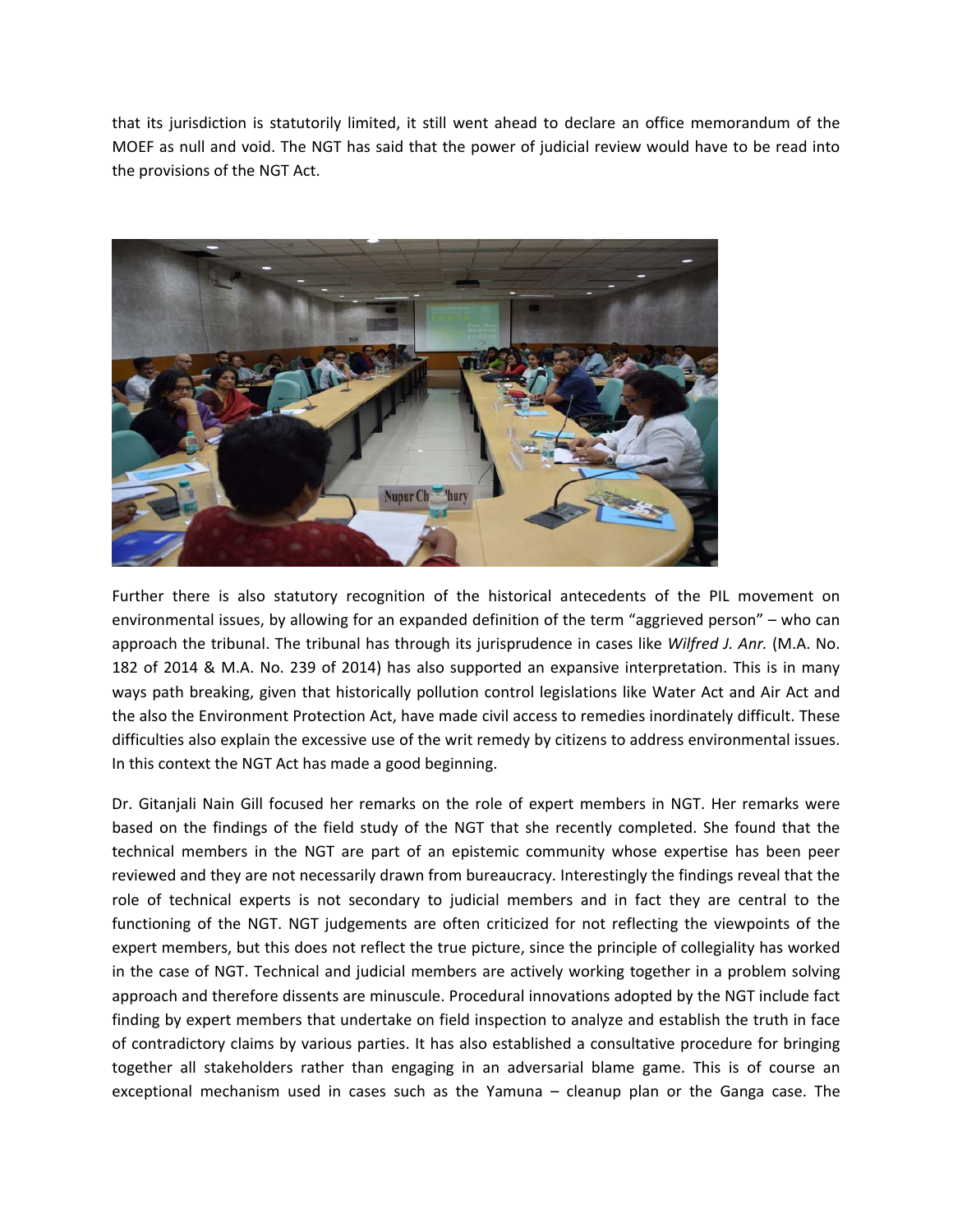presence of experts has expanded the legal lens by bringing in more technical and scientific inputs such as expert suggestion on translocation of trees rather than cutting them. NGT's functioning has made regulators accountable. But the NGT can also become a victim of its own success. There have been jurisdictional turf wars with the high court as well as the executive. The TSR Subramanian Committee was in response to the Executive's perception of the threat posed by NGT. The Committee made specific comments upon NGT which was beyond its original mandate.

Dr. Geetanjoy Sahu focused his remarks on the decision making process of the NGT and implementation of their orders. He posed the question, what environmental values does the NGT uphold? In contrast to High Courts and Supreme Courts, the NGT decision making has been very flexible. It has substantively expanded the definition of "aggrieved individual", thereby allowing for an expanded *locus standi.* In the *Ramdas Janardan Koli v MOEF* (Application No. 19/2013), the NGT (Pune Bench) of the NGT awarded one of the highest compensation to the fisherman community against the unauthorized activities of JNPT and ONGC. The NGT has worked hard to reduce the impact of resource inequality of petitioners on the final judgment. This is in contrast with the approach of the HC and especially the SC. It is possible to discern three kinds of judicial approaches. In environmental pollution cases, the courts favoured the environment. However in conflicts between community and environmental interests, they took a regressive position (e.g. eviction of slum dwellers for city beautification) and in infrastructure versus environmental interests, they have again regressively allowed infrastructure projects at the cost of environment. NGT decisions have questioned EIA reports; it has entertained cases even when they have been filed late. In the *Vanashakti Public Trust v. Maharashtra Coastal Zone Management Authority*(Appeal No 1 of 2013), it reiterated the *Ratlam case* dictum that financial limitations cannot be a ground for allowing environmental violations. However the NGT is facing many challenges. Some of its judgements have been questioned in the Supreme Court and the bigger concern is to what extent they are being implemented. He identified appointment of experts, their short tenure, and appointment of experts on new areas such as nuclear plants and expansion of number of benches, as future challenges.

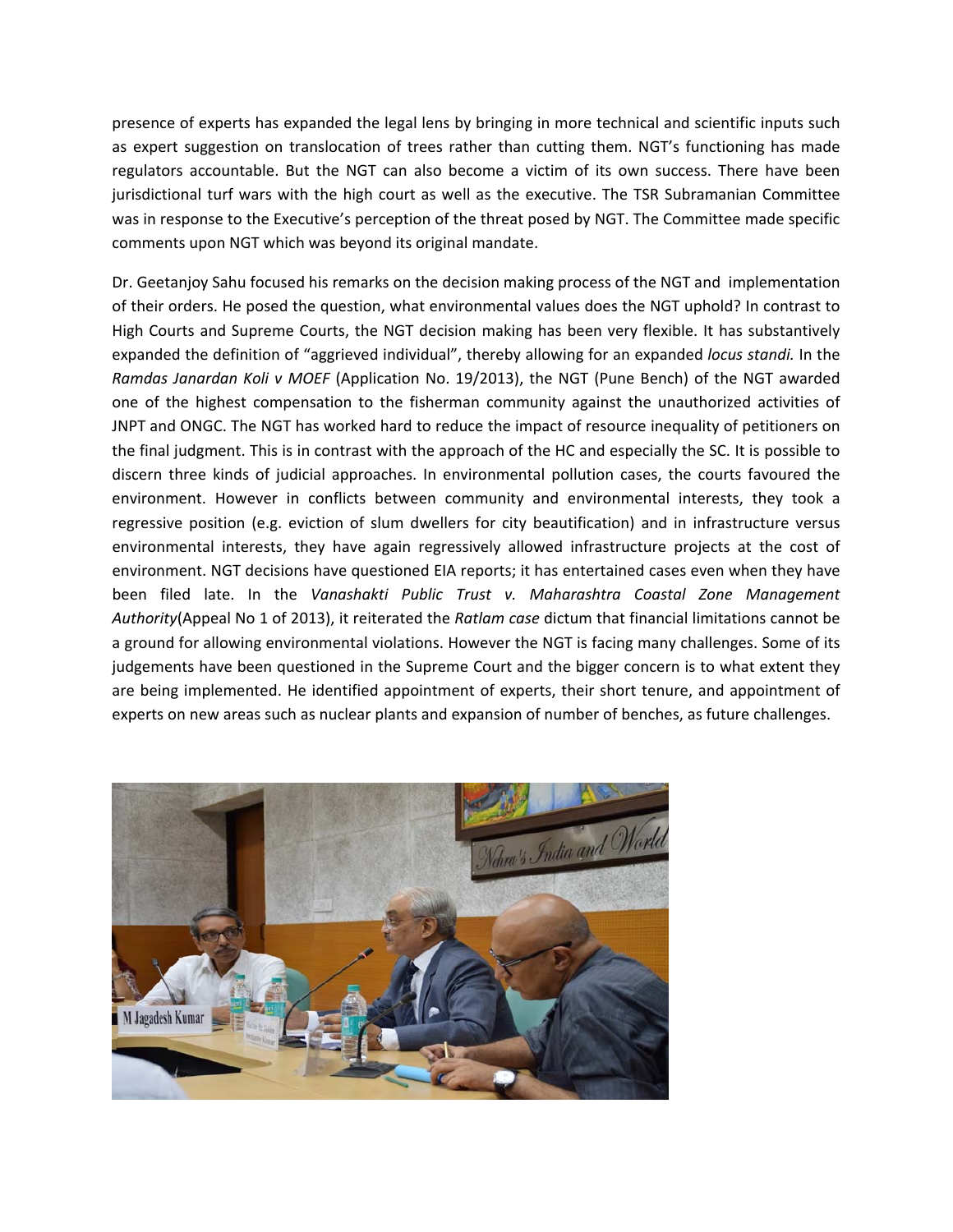Mr. Leo Saldanha identified risk assessment in environmental judgements as an important aspect that is currently not very well understood by the Indian judiciary. Environmental pollution matters are not technical in nature but largely interdisciplinary. It was difficult to access the NGT as compared to High Courts largely due to the poor state of infrastructure. The PILs brought before the courts argue for the implementation of environmental laws but there is very little jurisprudence on environmental law – for instance the pollution control legislations. He elucidated on Environment Support Group has now started filing notices under Section 49 of the Water Act, which then galvanized the State Pollution Control Board to pursue violations. He concluded by reading out a quote from Justice Krishna Iyer's lecture titled – "From Ratlam to Ramakrishna" –which underlined the importance of the role of subordinate judiciary in providing a fast and accessible remedy against environmental violations.

Ms. Shibani Ghosh,contented that despite its promise, NGT is not as procedurally flexible (although relatively better than SC). The allocation of benches is a draw of lots and there is no transparency as to how benches are formed and the same case may come up for hearing in completely different benches. The NGT has adopted an approach of continuing mandamus and issuing interim orders in some cases. However as this process gets prolonged, the view of judges may change over time. In the principal bench there is a trend towards appointment of committees with technical members and they are often required to submit reports within unrealistic time deadlines and this ends up as a superfluous exercise in postponement of justice. The pendency of cases in the NGT is slowly rising and it has not been filled up to its sanctioned strength.

Mr. Kumar Sambhav Shrivastva stated that post liberalization the EIA has become an important part of the environmental clearance process. With the establishment of the NGT, the affected stakeholders have an important forum for being heard. The NGT's decisions have also exposed the executive to greater scrutiny and forced it to become transparent. For the past two years, no new appointments have been made and the MOEF has attempted to curtail the powers of the NGT. MOEF has repeatedly brought subsidiary legislations (office memorandums) to dilute the environmental regulations. The object is to put a wide variety of activities outside the purview of the NGT. The MOEF is regularizing illegally constructed projects that were earlier quashed by NGT by bringing in new notifications, and now there is also discussion on amending the EPA – which is the parent Act for environmental impact assessment – to further dilute environmental obligations.

Dr. Nupur Chowdhury opened the Q&A by commenting on the need to appreciate the material difference between the different NGT benches. Further the substantive jurisprudence should be reviewed to see whether there is inordinate stress on polluter pays principle instead of developing disciplines on the precautionary principle and sustainable development.

This was followed by the valedictory address by Hon'ble Justice Swatanter Kumar, Chairperson NGT. He emphasized that the NGT as a body has a *sui generis* structure, which is very different from the Environment Courts in Australia and New Zealand. Participation of expert members in decision‐making